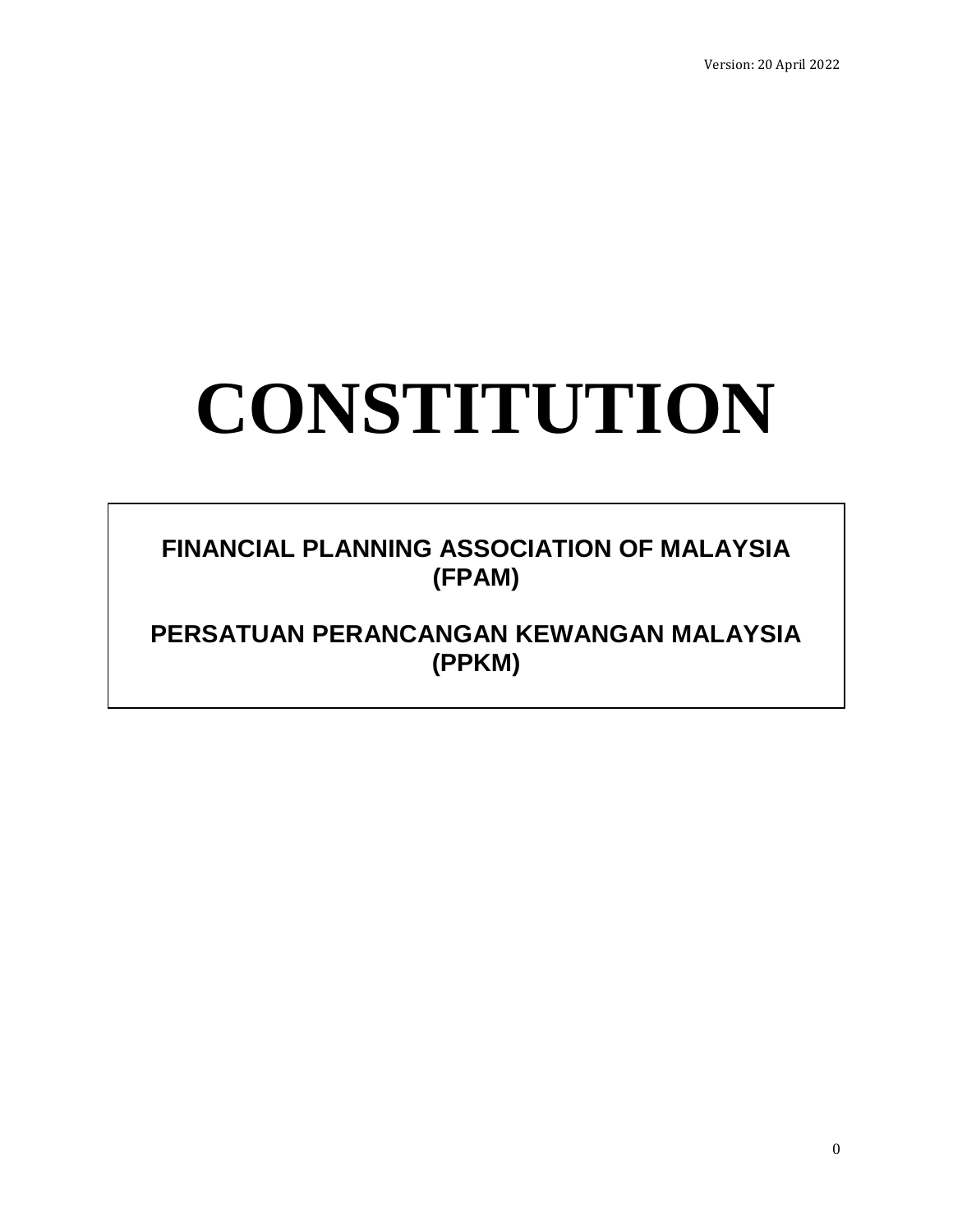# **CONSTITUTION OF**

#### **FINANCIAL PLANNING ASSOCIATION OF MALAYSIA (FPAM)**

#### **PERSATUAN PERANCANGAN KEWANGAN MALAYSIA (PPKM)**

#### **1. NAME AND PLACE OF BUSINESS**

- 1.1 The Association shall be known as Financial Planning Association of Malaysia (FPAM) or in Bahasa Malaysia as Persatuan Perancangan Kewangan Malaysia (PPKM).
- 1.2 Its registered place of business shall be Unit 305, Block A Pusat Dagangan Phileo Damansara I, Jalan 16/11, Off Jalan Damansara, 46350 Petaling Jaya, Selangor or such other place or places as may from time to time be decided on by the Board of Governors (hereinafter referred to as "BOG"). The registered place of business of the Association shall not be changed without the prior approval of the Registrar of Societies.

#### **2. AIMS AND OBJECTS**

- 2.1 The objects for which the Association is established are:
	- (i) to establish a professional self regulatory organisation to benefit the public by fostering professional standards in personal financial planning;
	- (ii) to secure the Certified Financial Planner (CFP) licence for the financial planning professionals practising in Malaysia;
	- (iii) to introduce the concepts and practice of financial planning to practitioners and other related professionals in the financial services industry;
	- (iv) to develop practice standards for the profession;
	- (v) to establish open dialogues with financial services entities and encourage them to adopt ethics, education and practice standards for their representatives;
	- (vi) to develop partnerships with consumer groups to promote the importance of financial planning;
	- (vii) to promote and assist academia to build a body of knowledge in personal financial planning;
	- (viii) to gain recognition and support with CFP mark and be part of the International CFP Council;
	- (ix) to organise, or to promote activities or projects related to financial planning and to enhance the knowledge of the members; and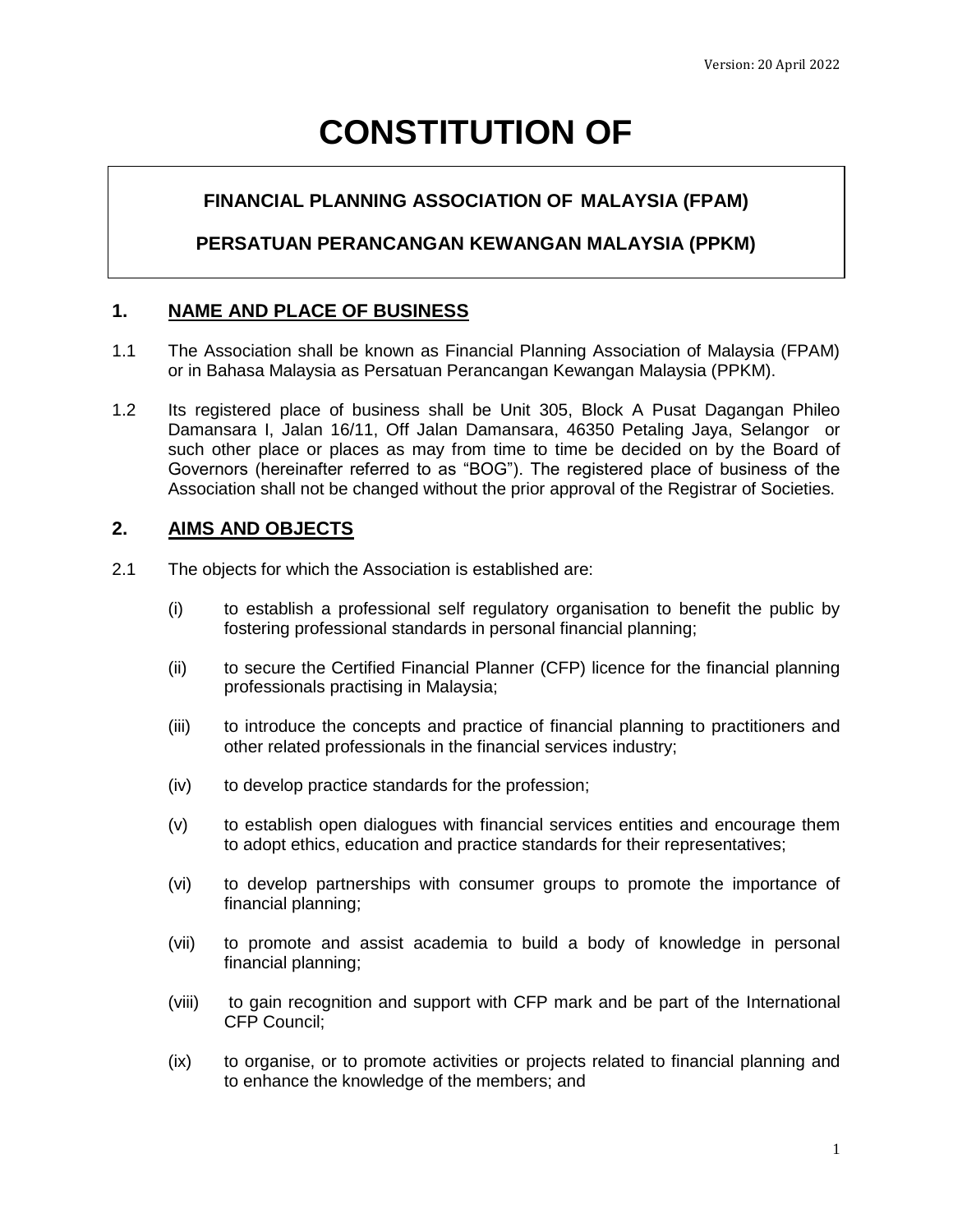- (x) to generally do, alone or in conjunction with others, all such lawful acts or things as may be incidental or conducive to the attainment of all or any of the above objects, or promoting, furthering, protecting the interests, usefulness or efficiency of the Association, its members or the financial planning profession.
- 2.2 The BOG may from time to time make or vary the existing bye-laws for the guidance of the chapters and members and for the furtherance of the objects of the Association.
- 2.3 The Association may (whether locally or abroad) enter into an affiliation or agreement with any other legally constituted association, society, company, or firm if such affiliation or agreement may enhance the reputation and strength of the Association.

#### **3. MEMBERSHIP**

- 3.1 Membership is open to Malaysian citizens who are above 18 years of age.
- 3.2 There shall be five (5) categories of members of the Association:
	- (i) Certified Member shall be open to all individuals who are Certified Financial Planner (CFP) licensee.
	- (ii) Associate Member shall be open to all individuals who are Associate Financial Planner (AFP) licensee and/or Islamic Financial Planner (IFP) licensee.
	- (iii) Trade Member shall be open to all students who are pursuing either, the Certified Financial Planner (CFP), AFP or IFP programmes sanctioned by the Association.
	- (iv) Corporate Member shall be open to all firms, companies institutions and associations dealing with financial planning services, financial products and/or related services in the financial sectors.
	- (v) Charter Member shall be open to all firms, companies institutions and associations dealing with financial planning services, financial products and or related services in the financial sectors that are willing to opt for this type of membership.
- 3.3 The Board of Governors may at its absolute discretion invite any individual(s) with prominent standing to be patron(s) of the Association. The person(s) should give his/their written consent for such appointment.
- 3.4 Every application for membership shall be forwarded to the Secretary who shall at the first convenient opportunity, submit it to the Board of Governors for approval. The Board of Governors may at its absolute discretion reject and or accept any application without having to assign any reason whatsoever for such rejection.
- 3.5 Every applicant whose application has been approved as aforesaid shall upon payment of the fee imposed thereto, be admitted as Certified, Associate Member, Trade Member, Corporate Member or Charter Member of the Association and where applicable and subject always to the restriction imposed thereto by the Board of Governors shall be entitled to privileges of membership.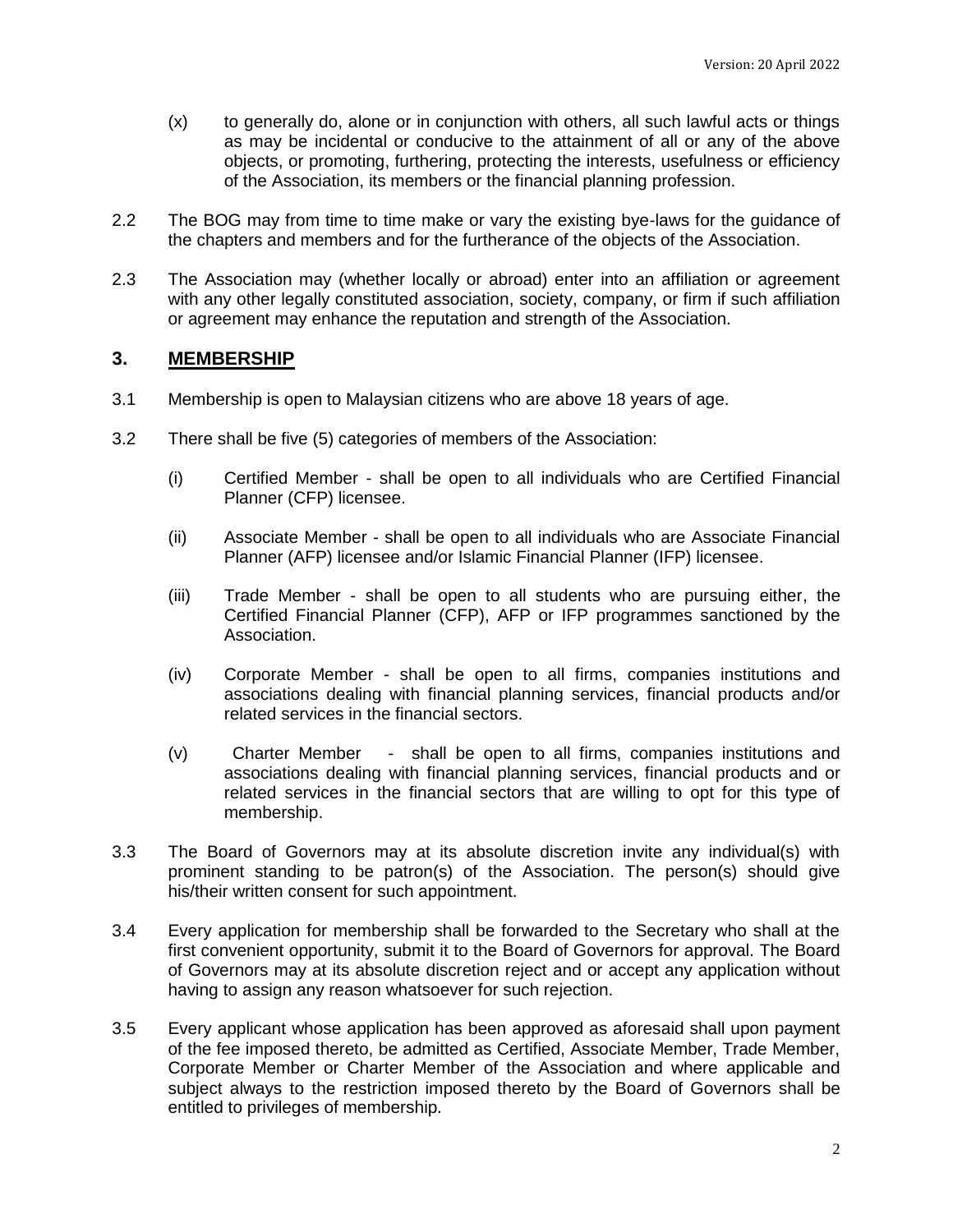3.6 Notwithstanding any other provisions in this Constitution, the Board of Governors shall have the power to terminate any Member who has ceased to be in the financial planning related sectors and the Board of Governors shall have the power to terminate the membership of any Member whenever the Board of Governors deem that the member is not fit to be a member of the Association without having to assign any reason whatsoever.

#### **4. ENTRANCE FEES, SUBSCRIPTIONS AND OTHER DUES**

4.1 The annual subscription fee payable shall be as follows:

| <b>Type of Membership</b>                                            | Fee payable                                                                                            |
|----------------------------------------------------------------------|--------------------------------------------------------------------------------------------------------|
| <b>Certified Member</b><br><b>Annual Subscription</b>                | RM250.00 (Ringgit Malaysia Two Hundred and Fifty only)                                                 |
| Associate Member<br><b>Annual Subscription</b>                       | RM150.00 (Ringgit Malaysia One Hundred and Fifty only)                                                 |
| <b>Trade Member</b><br><b>Annual Subscription</b>                    | RM50.00 (Ringgit Malaysia fifty only)                                                                  |
| <b>Corporate Member</b><br><b>Annual Subscription</b>                | RM1,000.00 (Ringgit Malaysia One Thousand only)                                                        |
| <b>Charter Member</b><br>Sponsored sum<br><b>Annual Subscription</b> | RM30,000.00 (Ringgit Malaysia Thirty Thousand only)<br>RM2,000.00 (Ringgit Malaysia Two Thousand only) |

The first nine (9) certified members who are also founder members of the Association are exempted from paying any subscription.

There shall be no entrance fee imposed on any Member upon approval of any application for membership by the Board of Governors.

All Charter Members agree to undertake to pay a sponsorship sum of RM3,000 a year for the next 10 years to support the development of Financial Planning. Upon joining, Charter members will pay a sponsorship sum of RM3,000 and an upfront non interest bearing deposit of RM27,000. Each year, a sum of RM3,000 from the upfront deposit will be utilized for payment of the annual sponsorship sum.

The types of fees and amount payable in respect of Corporate Membership and Charter Membership of the Association may, notwithstanding what is stated above, be varied by the Board of Governors as it deems appropriate from time to time but subject to paragraph 18.1.

4.2 Any Member whose subscription is in arrears shall receive a written notification signed by or on behalf of the Secretary, and shall be denied the privileges of membership until he settles his account.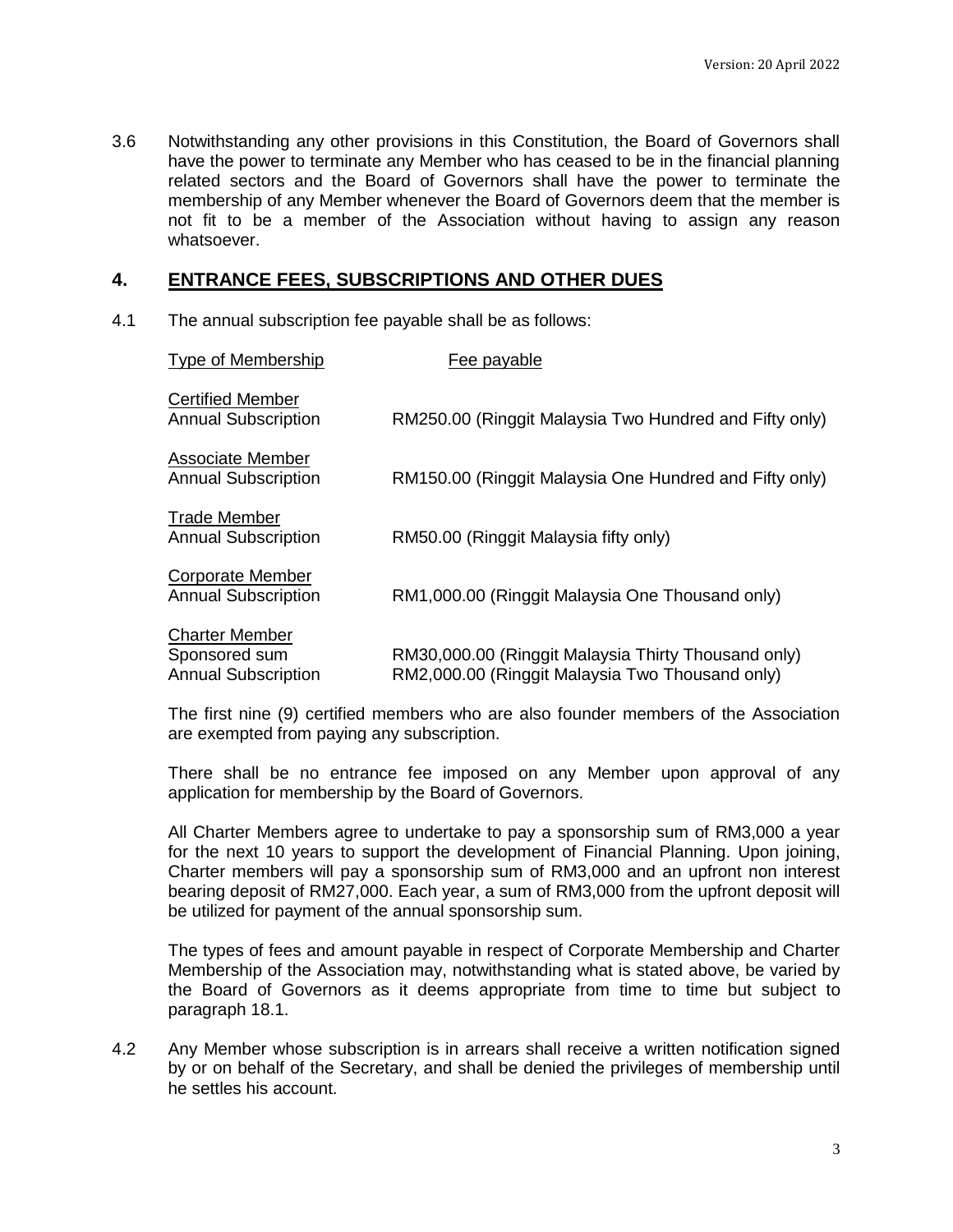4.3 Any Member who allows his arrears to exceed one (1) year's subscription shall automatically cease to be a member of the Association.

#### **5. RESIGNATION**

Any member who wishes to resign from the Association shall give two (2) weeks notice in writing to the Secretary and shall pay up all dues outstanding.

#### **6. GENERAL MEETING**

- 6.1 The supreme authority of the Association is vested in the general meeting of the Association. In order for the proceedings of a general meeting to be deemed valid and for there to be a quorum at the general meeting, a minimum number of Certified Members must be present when the general meeting proceeds to business - this minimum number shall be half the prevailing total number of persons registered as Certified Members or twice the maximum number of members of the BOG as prescribed in Article 8.1(iii) below, whichever number shall be lesser*.*
- 6.2 If one-half (1/2) of an hour shall have passed after the time appointed for the annual general meeting and a quorum is not present, the meeting shall be postponed to a date not more than fourteen (14) days later to be decided by the BOG. If a quorum is not present after one-half (1/2) of an hour after the time so appointed for the postponed meeting, the members present shall have the power to proceed with the business of the day but they shall not have power to alter the Constitution of the Association.
- 6.3 An annual general meeting of the Association shall be held as soon as possible after the close of each calendar year but not later than the end of June on a date and at a time and place to be decided by the BOG. The business of the annual general meeting shall be:
	- (i) To receive the President's Statement and Board of Governors' report on the activities of the Association during the previous year;
	- (ii) To receive the audited accounts of the Association for the previous year;
	- (iii) To elect members of the BOG biennially;
	- (iv) To appoint auditors for the ensuing year and to authorize the BOG to determine their remuneration;
	- (v) To deal with any proposed motion accepted by the BOG in accordance with this Constitution; and
	- (vi) To deal with any other matters of which due notice has been given.
- 6.4 At least twenty-one (21) days before the annual general meeting of the Association, the Honorary Secretary shall send the notice of the annual general meeting including the agenda to be transacted at the meeting to all Certified Members and Charter Members of the Association. The BOG shall determine the mode (including but not limited to printed form, electronic mail and/or diskettes) in which the documents for the annual general meeting (such as Annual Report and Audited Accounts and the Minutes of the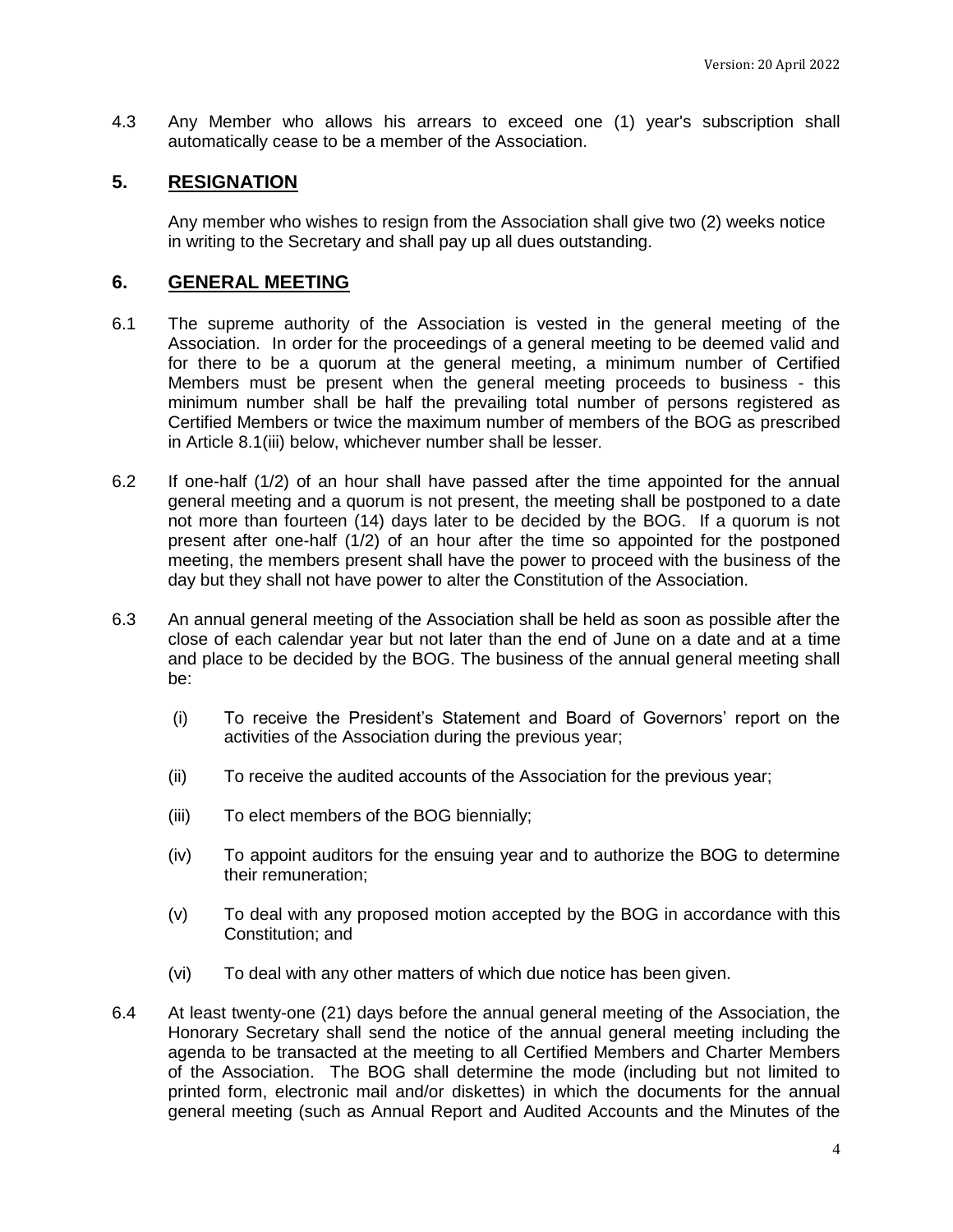previous annual general meeting of the Association) may be made available to the Certified Members and Charter Members of the Association and such members shall be notified accordingly in the notice of the annual general meeting. Copies of these documents will also be made available at the registered place of business of the Association for the perusal of members.

- 6.5 The provisional notice of the annual general meeting shall be sent to Certified Members and Charter Members at least sixty (60) days before the annual general meeting. Any Certified Member who desires to propose a motion at the annual general meeting shall submit the proposed motion in writing to the BOG wherein the following conditions must be fulfilled:
	- (i) Such Certified Member must have fully paid all fees payable in respect of his membership; and
	- (ii) Such proposed motion must be deposited with the Secretariat at the registered place of business of the Association not less than forty-five (45) days before the date of such annual general meeting.
- 6.6 The BOG shall have the absolute discretion whether to accept or reject any proposed motion. To this end, a meeting of the BOG shall be held as soon as practicably possible to accept or reject any proposed motions received by them.
- 6.7 The BOG shall notify the relevant members at the Annual General Meeting of the reasons for any proposed motions submitted to the Board that are not put forth at the annual general meeting.
- 6.8 An extraordinary general meeting of the Association shall be convened:
	- (i) by requisition whenever the BOG deems necessary; or
	- (ii) by requisition at the joint request in writing to the Secretariat by at least three hundred (300) Certified Members or ten per centum (10%) of the total number of Certified Members, whichever is lower, wherein the following conditions must be fulfilled and the objects and reasons for such meeting shall be stated*:*
		- (a) All such Certified Members must have fully paid all fees payable in respect of their membership; and
		- (b) For the purposes of the foregoing, fees in respect of membership shall be deemed to be fully paid only if a Certified Member has paid all such fees:
			- (i) as at the last day of the month before the receipt of such joint request by the Secretariat; or
			- (ii) if there is less than one month between the last day of the month before the receipt of such joint request by the Secretariat and the time such joint request is received by the Secretariat, as at the last day of the second preceding month before the receipt of such joint request by the Secretariat.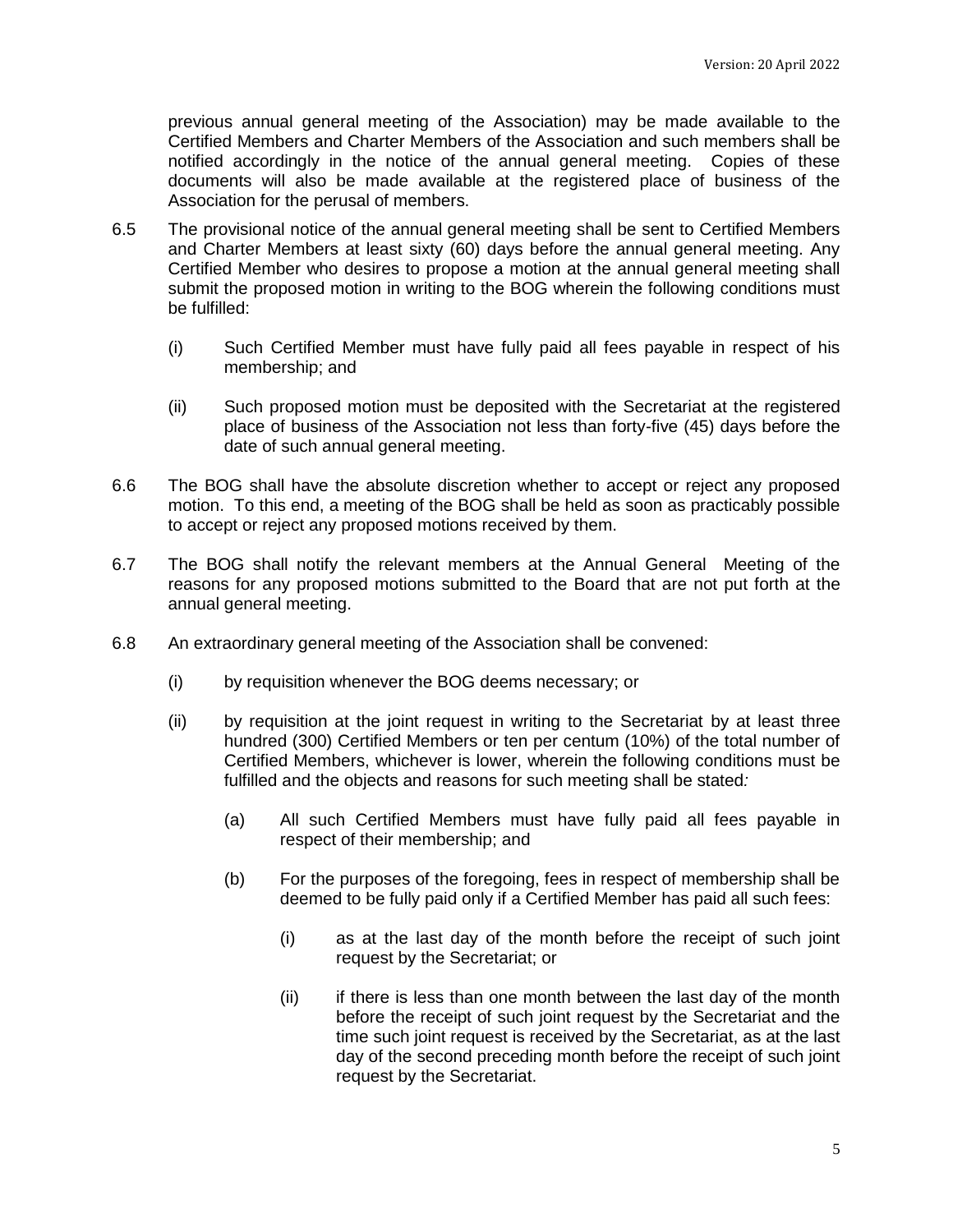- 6.9 An extraordinary general meeting requisitioned by the Certified Members must be convened for a date within forty five (45) days of the receipt by the Secretariat of a valid joint request for such requisition.
- 6.10 At least twenty-one (21) days before the date fixed for the extraordinary general meeting, the Honorary Secretary shall send a notice and agenda for the Meeting to all Certified Members and Charter Members. No business shall be dealt with in the Extraordinary General Meeting other than that for which it is specifically convened.
- 6.11 The provisions above regarding the postponement of an annual general meeting shall also apply to an extraordinary general meeting, but with the proviso that if a quorum is not present after one-half (1/2) of an hour from the time appointed for a postponed extraordinary general meeting requisitioned by the BOG or by Certified Members, the postponed meeting shall be cancelled and an extraordinary general meeting shall have to be requisitioned again before it can be held. No extraordinary general meeting shall be requisitioned for the same purpose until the lapse of at least six (6) months from the date of the postponed extraordinary general meeting.

#### **7. VOTING AND HOLDING OF OFFICE**

- 7.1 Only Certified Members who have fully paid all fees payable in respect of their membership up to thirty (30) days before the date of a general meeting shall have the right to attend and vote at a general meeting of the Association.
- 7.2 Except as otherwise provided herein the resolution at general meetings shall be carried by the votes of the majority of the voting members present at the meeting. In the event of an equality of votes, the President of the meeting shall have a casting vote in addition to any vote to which he may be entitled to.
- 7.3 The right to hold office is conferred on Certified Members as well as representatives of the Charter Members. Each Charter Member shall be represented by one representative who must be an individual employed by the Charter Member. Each Charter Member shall give the details of its representative, and that of any replacement, to the Secretariat in writing. Representatives of Charter Members need not be Certified Members.
- 7.4 Representatives of the public (who need not be Certified Members of the Association) may be invited by the BOG to be members of the BOG. All members of the public so invited shall be on the BOG until the immediate next election of members of the BOG at an annual general meeting but may be re-appointed if so decided by the BOG. A representative of the public shall be an observer and does not have the right to vote at any general meeting of the Association or at any meeting of the BOG.

#### **8. OFFICERS OF THE ASSOCIATION**

8.1 (i) The composition of the BOG shall be as follows: -

| <b>Charter Member Representatives</b> |  |
|---------------------------------------|--|
| Certified Members                     |  |
| <b>Public Representatives</b>         |  |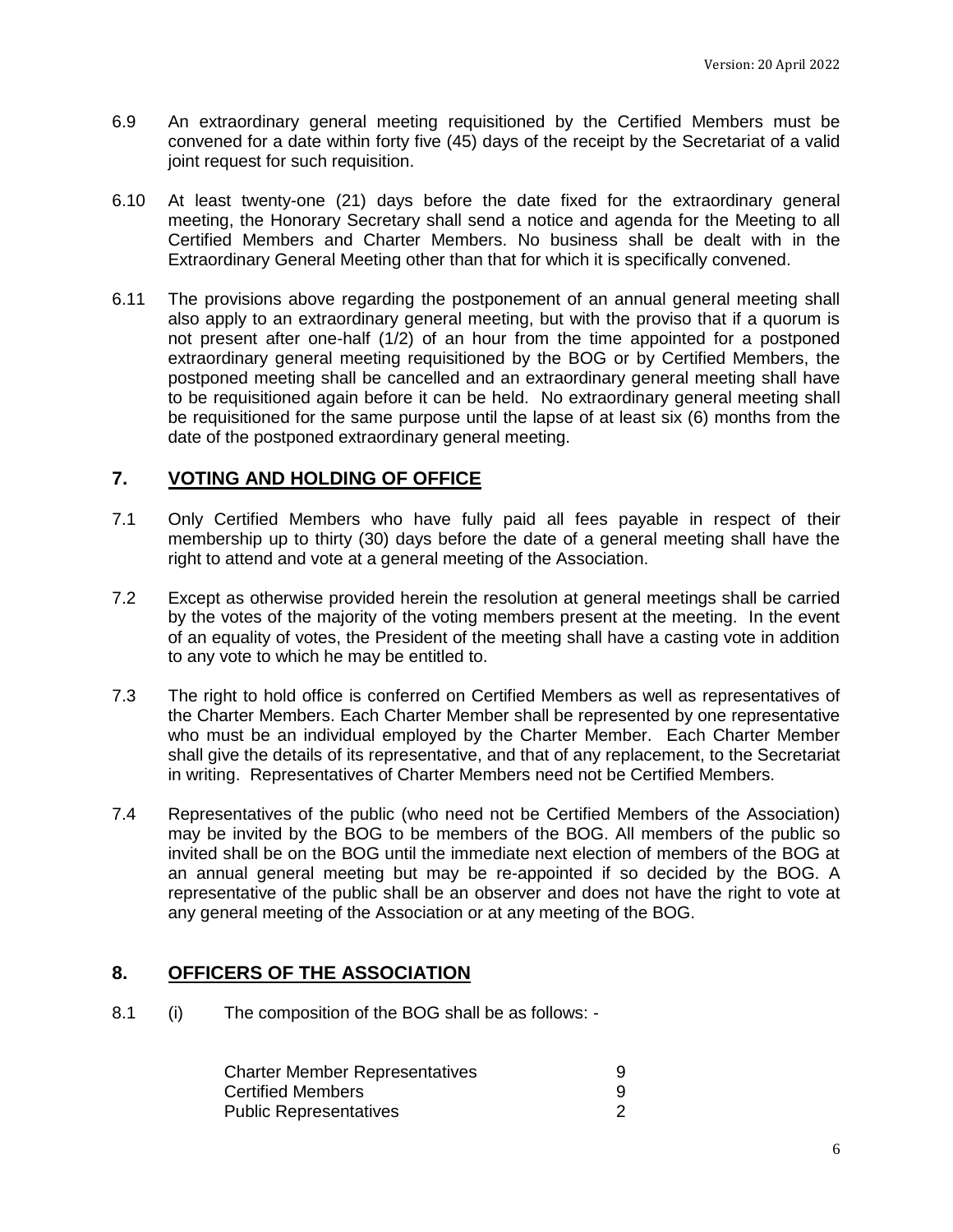- (ii) Elections to the BOG shall be held biennially.
- (iii) The number of members of the BOG shall be twenty (20).
- (iv) A Nomination Committee appointed and approved by the BOG shall ensure that candidates put forth for nomination to stand for election or re-election to the BOG fulfil all conditions and criteria set by the BOG.
- (v) The candidates for Charter Member representatives to be members of the BOG shall be nominated by Charter Members that are and / or Certified Members who are current with their membership fees.
- (vi) The candidates for Certified Members to be members of the BOG shall be nominated by Certified Members who are current with their membership fees.
- (vii) Names of the candidates nominated to be members of the BOG shall be proposed and seconded.
- (viii) The final voting of the short listed candidates for Certified Members and Charter Member representatives to be members of the BOG shall be carried out by Certified Members who are entitled to vote at the annual general meeting**.** Each Certified Member present at the meeting shall have as many votes as there are vacancies to be filled but shall not give more than one vote to any one candidate. Those candidates, to the number of vacancies, who receive the most votes shall be elected.
- 8.2 The members of the BOG shall elect amongst themselves persons to hold the following the positions on the BOG:
	- (i) President;
	- (ii) Deputy President;
	- (iii) 2 (two) Vice Presidents;
	- (iv) Honorary Treasurer;
	- (v) Honorary Secretary.
	- (vi) 14 (fourteen) Committee Members without portfolio
- 8.3 In the event of any vacancy occurring in the BOG in between elections to the BOG at annual general meetings, a Nomination Committee appointed and approved by the BOG shall make recommendations to the BOG on the filling of the casual vacancy. Any person approved by the BOG to fill such a vacancy shall hold office until the next election.
- 8.4 The number of BOG members representing Charter Members must be equal to the number of BOG members representing Certified Members. Where there is a shortfall, the BOG shall upon the recommendation of the Nomination Committee (which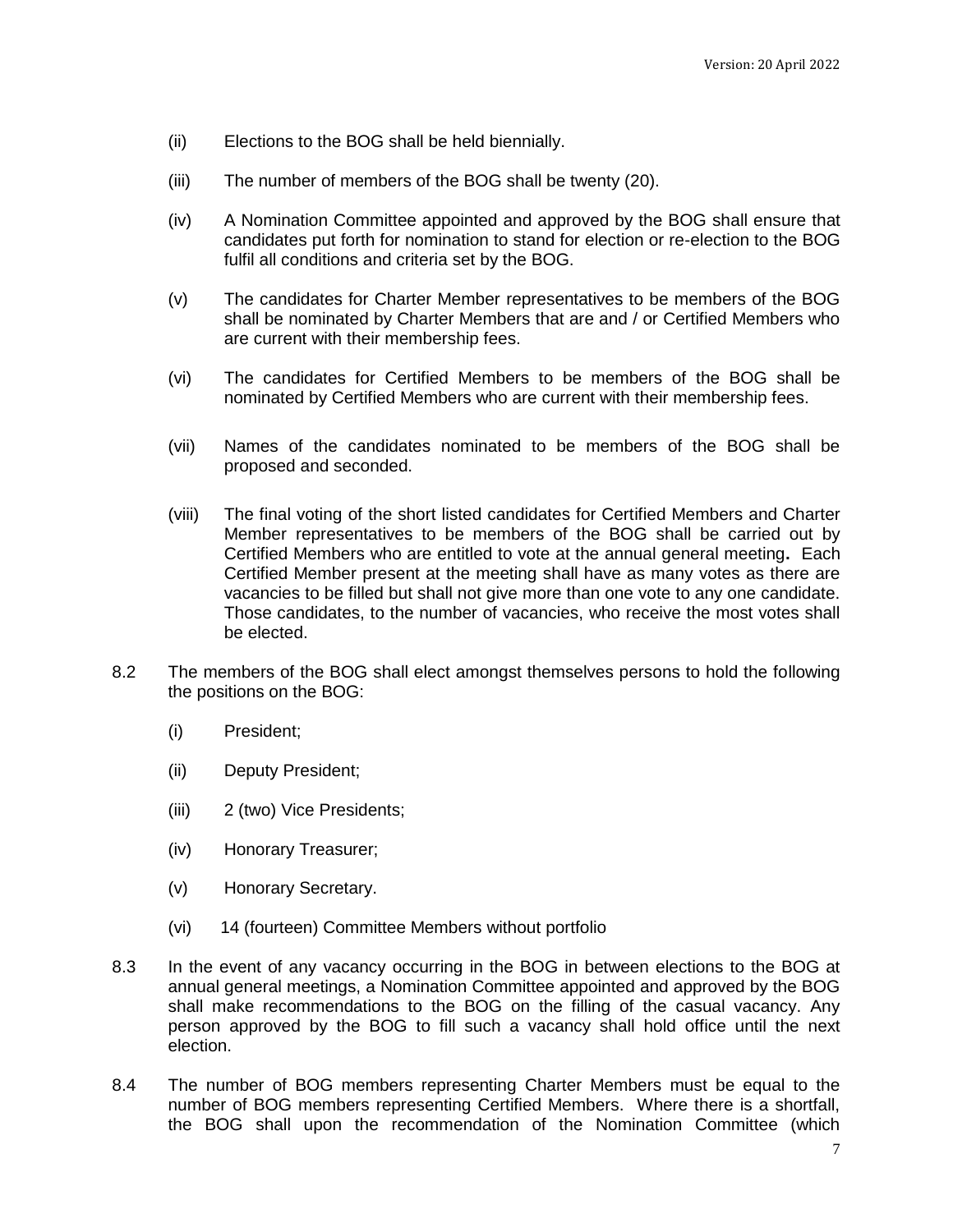nomination committee shall be appointed and approved by the BOG) will appoint new Charter Member representatives or Certified Members, as the case may be, and these appointees shall be deemed to be filling casual vacancies.

- 8.5 A third (1/3) of the Certified Member and Charter Members representatives who are members of the BOG shall retire biennially by rotation in the following order:-
	- (i) longest serving since last elected into the BOG;
	- (ii) when service periods are the same, retirement will be by poll of the BOG members; and
	- (iii) in the event that there is a tie in the number of votes polled, the President shall have the casting vote;

AND members who retire pursuant thereto may offer themselves for re-election at the next election year.

- 8.6 The post of Chief Executive Officer shall be created to oversee the day-to-day operations and management of the Association. The Chief Executive Officer shall be in charge of all of the Association's employees and he shall report directly to the BOG.
- 8.7 The operations of FPAM shall henceforth be apportioned under these 3 Pillars for greater transparency, better governance and sustainability to serve and enhance the Member's interest.

Pillar 1: Certification & Membership Administration

Pillar 2: Industry Development Pillar 3: Financial Literacy

- 8.8 Sets out the functions of the Pillar 1: Certification & Membership Administration
	- 1. Certification
	- 2. Exams
	- 3. FPAM Membership
	- 4. Membership Standards & Disciplinary Matters
	- 5. Continuing Education Workshop
	- 6. Events
	- 7. Chapters Coordination (originally under Industry Development)
	- 8. Related matters
- 8.9 Sets out the functions of the Pillar 2: Industry Development
	- 1. Regulatory Engagement
	- 2. Industry Collaboration
	- 3. Financial Planning Professional Standards & Disciplinary Matters
	- 4. Industry Collaboration
	- 5. Charter & Corporate Members Liaison
	- 6. Membership Collaboration
	- 7. Industry Marketing & Communication
	- 8. Related matters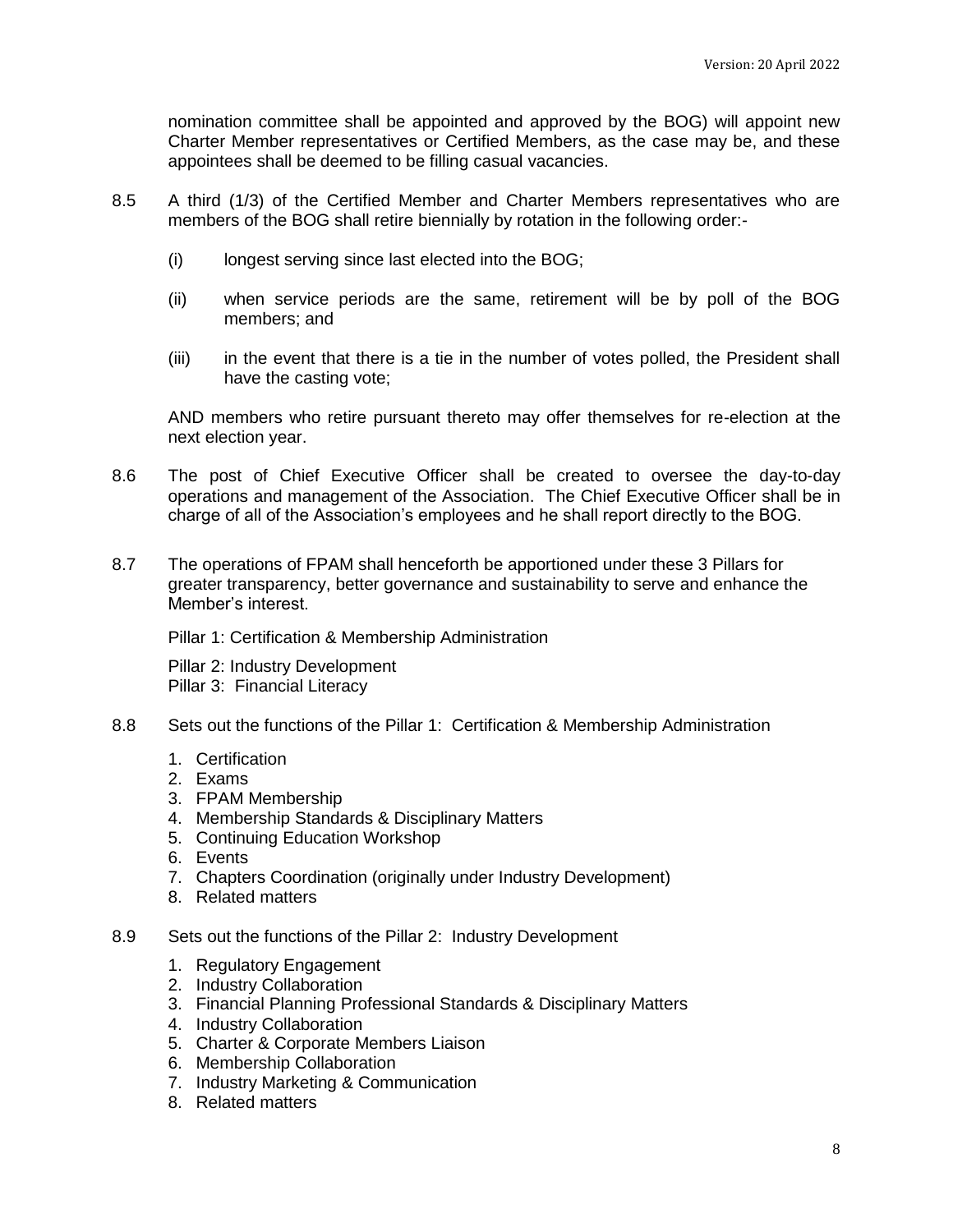- 8.10 Sets out the functions of the Pillar 3: Financial Literacy
	- 1. Financial Literacy Collaborations
	- 2. Financial Literacy Workshops
	- 3. Financial Literacy Outreach Talks
	- 4. Marketing & Communication
	- 5. Media engagement
	- 6. Website & Social Media
	- 7. Related matters
- 8.11 Changes to Functions of the Pillars Any functional changes to these Pillars are at the discretion of the BOG and shall be brought before the Certified Members
- 8.12 Committee Members of Pillars 1, 2 & 3
	- Pillar 1 will be led by the CEO of the Management Office who shall report to the BOG. BOG members may be appointed as advisors to any of the sub-committees as the Board deems fit. Pillars 2 & 3 shall each have a minimum of 3 and maximum of 7 members and their Chairpersons and Deputy Chairpersons shall be appointed by the BOG. The respective Pillar's Chairperson shall nominate other committee members for BOG's consideration. Any casual vacancies shall also require BOG approval. All committee members of Pillars 2 & 3 shall serve for a maximum term of two (2) years or until the term of their retirement, whichever comes first. Retiring members may seek reappointment, subject to BOG's approval.
- 8.13 Meeting Quorums for Pillar 2 & 3 The required quorum shall be a minimum of 3 committee members including the Chairperson or the Deputy Chairperson.
- 8.14 The maximum number of consecutive years that an office bearer may hold the same position on the BOG is six (6).
- 8.15 The function of the BOG is to set the direction and policy of the Association and to make decisions on matters affecting its running within the general policy laid down by the general meeting, the Association's objects and this Constitution. The BOG may not act contrary to the expressed wishes of the general meeting without the prior reference to it and shall always remain subordinate to the general meeting. It shall table a report at each annual general meeting on its activities during the previous year.
- 8.16 The BOG shall meet at least four (4) times in a year, and fourteen (14) days notice of each meeting shall be given to the BOG members. The President acting alone, or not less than three (3) of its members acting together may call for a meeting of the BOG to be held at any time. At least six (6) BOG members must be present when the meeting proceeds to business to constitute a quorum at the meeting of the BOG. A BOG meeting shall, notwithstanding that it is called by notice shorter than the required fourteen (14) days shall be deemed to be duly called if firstly the quorum is met and the shorter notice is agreed by a simple majority of the members of the BOG present at the convened meeting.
- 8.17 Where any urgent matter requiring the approval of the BOG arises and it is not possible to convene a meeting, the Honorary Secretary or Chief Executive Officer may obtain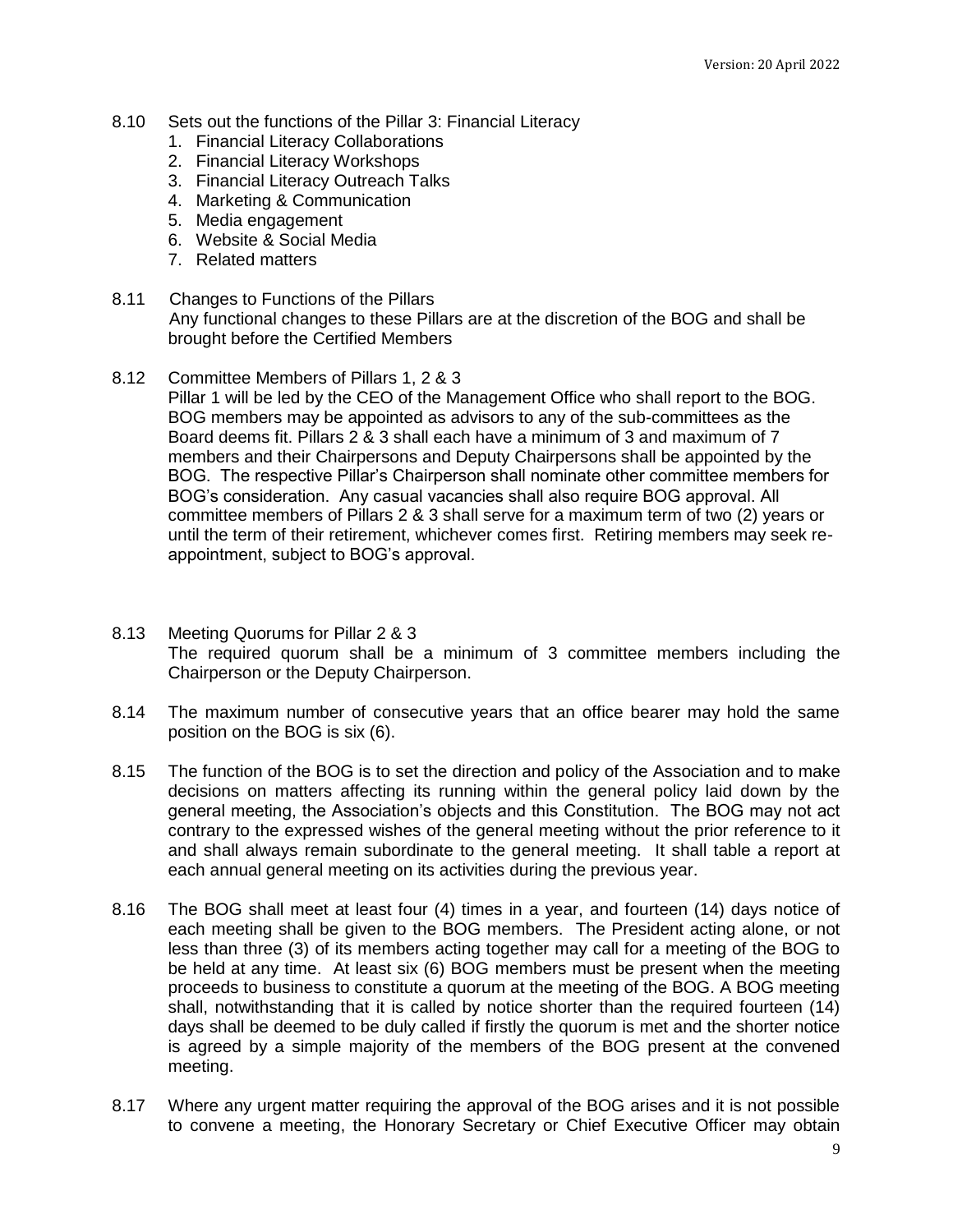such approval by means of a circular resolution. The following conditions must be fulfilled before a decision of the BOG is deemed to have been duly obtained:

- (i) The issue must be clearly set out in the circular and forwarded to all BOG members; and
- (ii) At least one half (1/2) of the total number of members of the BOG must indicate that they are in favour of the proposal.
- 8.18 Any member of the BOG, who fails to attend three (3) consecutive Board meetings without valid reasons/notice shall be deemed to have resigned from the board. Any member of Pillars 2 & 3 committees who fails to attend three (3) consecutive meetings without valid reasons/notice shall be deemed to have resigned from the respective Pillar Committees.
- 8.19 The BOG may give instructions pertaining to the conduct of the affairs of the Association to the Honorary Secretary and any employee of the Association. It may appoint such employees as it deems necessary. It may suspend or dismiss any employee of the Association for neglect of duty, dishonesty, incompetence, refusal to carry out the decisions of the BOG, or for any other reason, which it deems good and sufficient in the interest of the Association.
- 8.20 The BOG may delegate any of their powers to committees or sub-committees consisting of such members as it thinks fit; any committee or sub-committee so formed shall in the exercise of the power so delegated conform to any rules and regulations that may be imposed on it by the BOG.
- 8.21 Between annual general meetings the BOG shall, whenever required, interpret the Constitution of the Association and when necessary, determine any point on which the provisions of the Constitution are silent.
- 8.22 Except where it is contrary to or inconsistent with policy laid down by the general meeting, the decisions of the BOG shall be binding on all members of the Association unless and until countermanded by a resolution of a general meeting.

#### **9. DUTIES OF OFFICE-BEARERS**

- 9.1 The President shall during his term of office preside at all general meetings and all meetings of the BOG and shall be responsible for the proper conduct of all such meetings. He shall have the casting vote in addition to his vote as member of the Association and shall sign the minutes of each meeting.
- 9.2 In the absence of the President, the Deputy President, or in his absence, one of the two Vice Presidents authorized by the President shall deputize for the President.
- 9.3 The Honorary Secretary shall conduct his duties in accordance with the Constitution of the Association and is responsible for:
	- (i) Preparing the agenda of board and general meetings;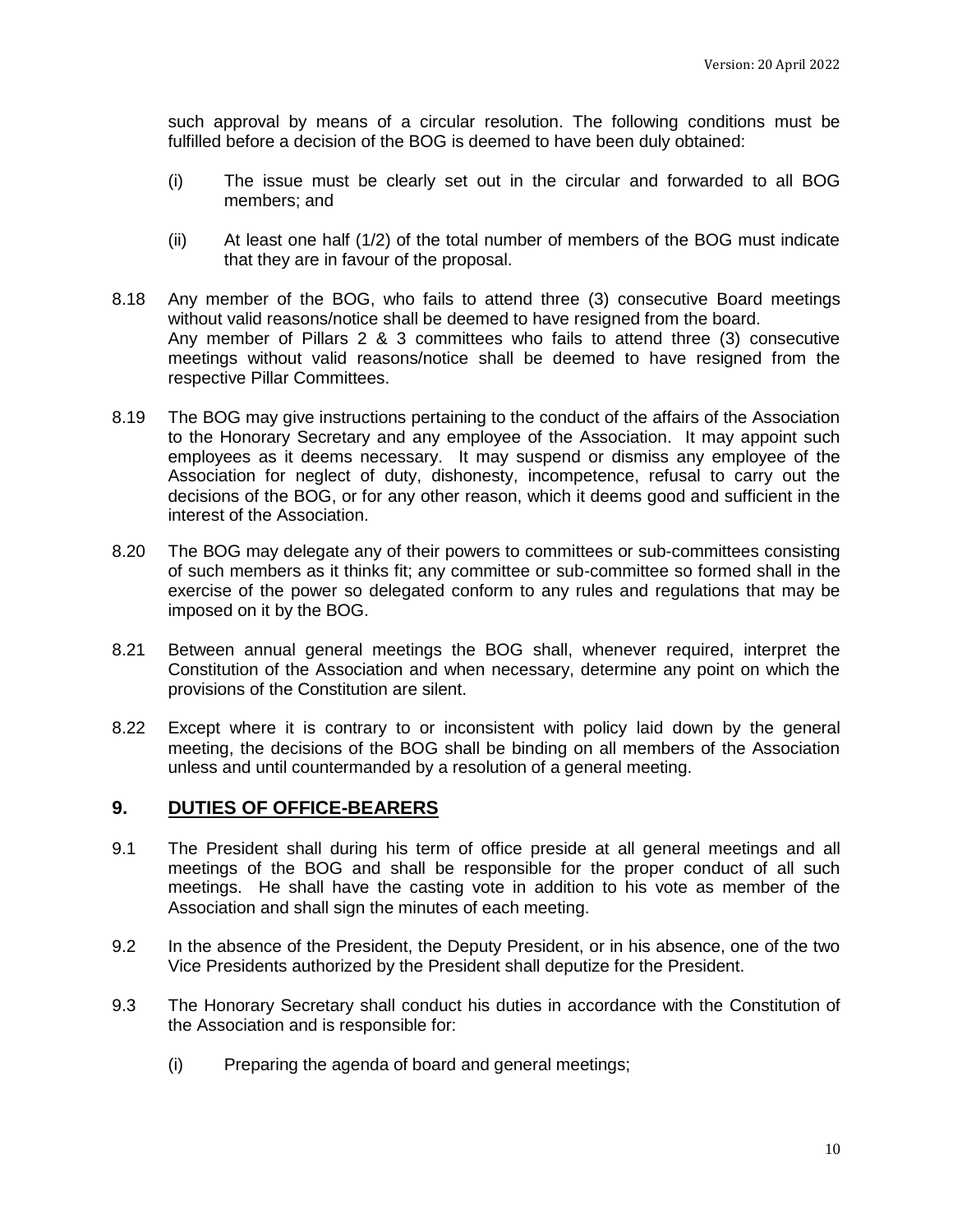- (ii) Preparing and dispatching notices of meetings and shall call for meetings on dates decided by the BOG or person or persons as stipulated in the Constitution, as and when necessary;
- (iii) Preparing the minutes of the BOG, Certification and Membership Administration, Industry Development meetings, Financial Literacy meetings, annual general meetings and extra ordinary general meeting
- (iv) Keeping the Minute Books of the Association and other duties of the secretary of an association which are not specifically mentioned herein that are consistent with the Constitution of the Association; and
- (v) The Honorary Secretary may delegate the above duties to the Secretariat.
- 9.4 The Honorary Treasurer of the Association shall be responsible for the finances of the Association. The Honorary Treasurer may delegate the accounting and treasury functions of the Association to the Secretariat.
- 9.5 All members of the Association's committees shall perform such duties and functions as directed by the President or the Deputy President.

#### **10. MANAGEMENT OFFICE**

10.1 The Secretariat shall mean the employees of the Association working at the Association's principal place of operations who are responsible for the Association's dayto-day operations and matters relating to liaison, marketing, research, membership administration and register maintenance, administration of examinations and all other duties as determined by the BOG.

#### **11. COMMITTEES, SUB-COMMITTEES AND TASK FORCE**

11.1 Committees, sub-committees and task forces appointed shall carry out such tasks as directed to them by the BOG and shall render to the BOG such reports as may be required of them.

#### **12. CHAPTERS**

- 12. 1 The BOG may by a majority vote taken at a BOG meeting approve the formation of a Chapter in any area at the written request of at least 20 active Certified Members of the Association who are located in those areas. The establishment of any chapters shall be subject to it receiving the necessary approvals from the relevant Authorities.
- 12.2 The activities of Chapters shall be within the objects of the Association and bye-laws that are approved by the BOG.
- 12.3 The Chapters shall not have affiliations or connections with other organisations without the prior expressed consent of the BOG.
- 12.4 A Chapter Committee consisting of the following shall be termed the office bearers of the Chapter: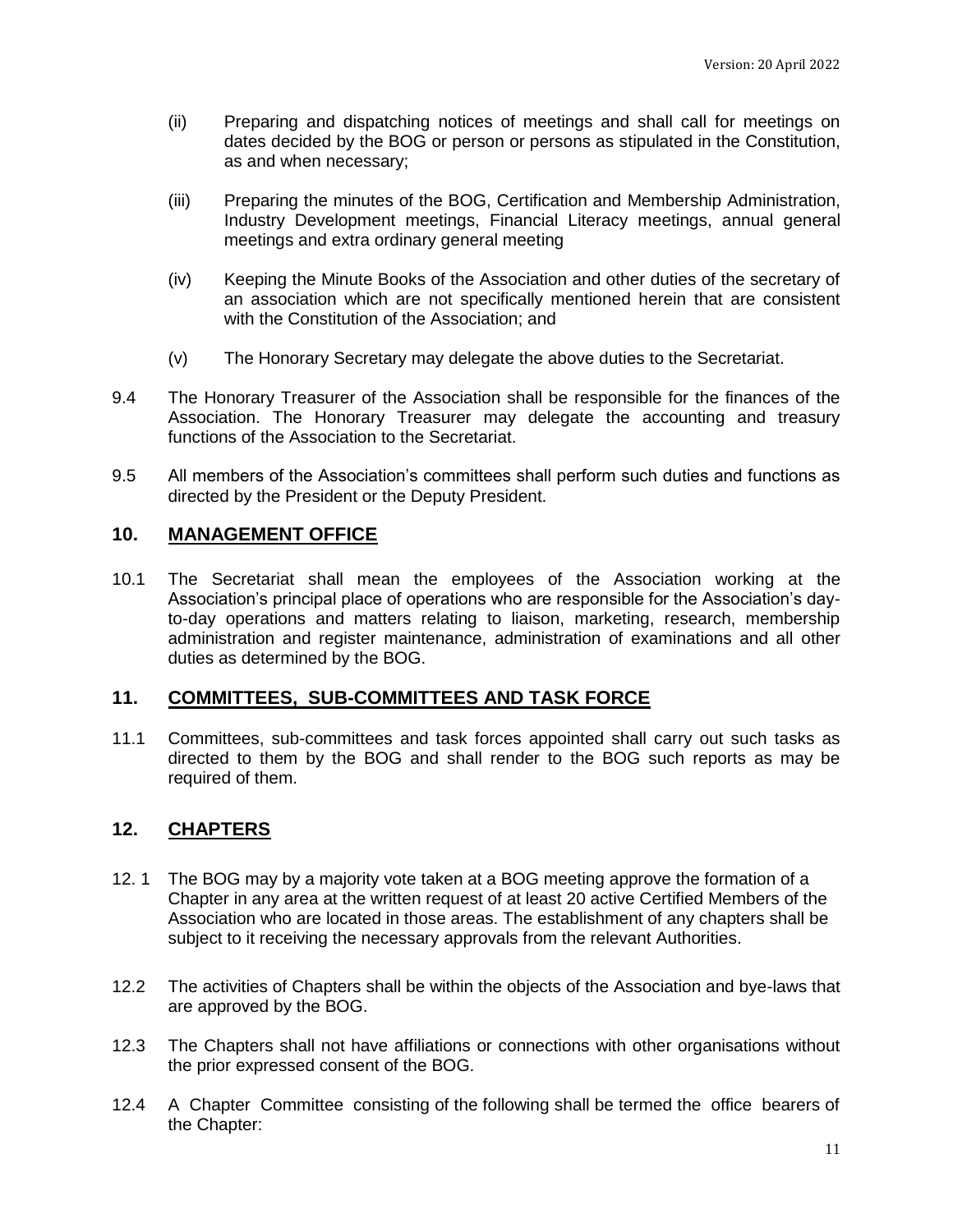- (i) Chapter Chairman;
- (ii) Chapter Deputy Chairman;
- (iii) Chapter Secretary;
- (iv) Chapter Treasurer; and
- (v) The Immediate Past Chairman of the Chapter.
- 12.5 The maximum number of members of each Chapter Committee shall be twelve (12).
- 12.6 The Chapters of the Association, Chapter office bearers and members are required to abide by the Societies Act 1966 and the Regulations, Constitution, byelaws of the Association and any other rules made therein under the time being in force and any such rules to be made hereinafter.

#### **13. DISCLOSURE OF INTEREST**

- 13.1 Every member of BOG, Industry Development, Financial Literacy and Chapter Committees or any member appointed in accordance with this Constitution who holds any office or possesses any assets whereby, whether directly or indirectly might be in conflict with his duties or interests in the Association or the objects of the Association, shall declare at a meeting of the respective board, committee, the fact and the nature, character and extent of the said conflicts and abstain from related discussions and voting.
- 13.2 Every member of BOG, Industry Development, Financial Literacy or Chapter Committee or any member appointed in accordance with this Constitution who is any way, whether directly or indirectly, interested in a contract or proposed contract with the Association shall as soon as practicable after relevant facts have come to his knowledge, declare the nature of his interest at a meeting of the respective board or committee or subcommittee and abstain from related discussions and voting.
- 13.3 A BOG, Industry Development, Financial Literacy, Chapter Committee member, or any member appointed under in accordance with this Constitution shall not vote in respect of any proposed contract or agreement with the Association in which he is interested, or in respect of any matter arising in relation thereto notwithstanding clauses 13.1 and 13.2.
- 13.4 All declarations and / or disclosures required above shall have to be made in writing to BOG by the member concerned**.**

#### **14. INDEMNITY**

14.1 Every member of the Board and every other officer of the Association shall be indemnified by the Association from all losses and expenses incurred by him in or about the discharge of his duties, except those arising from his own wilful default.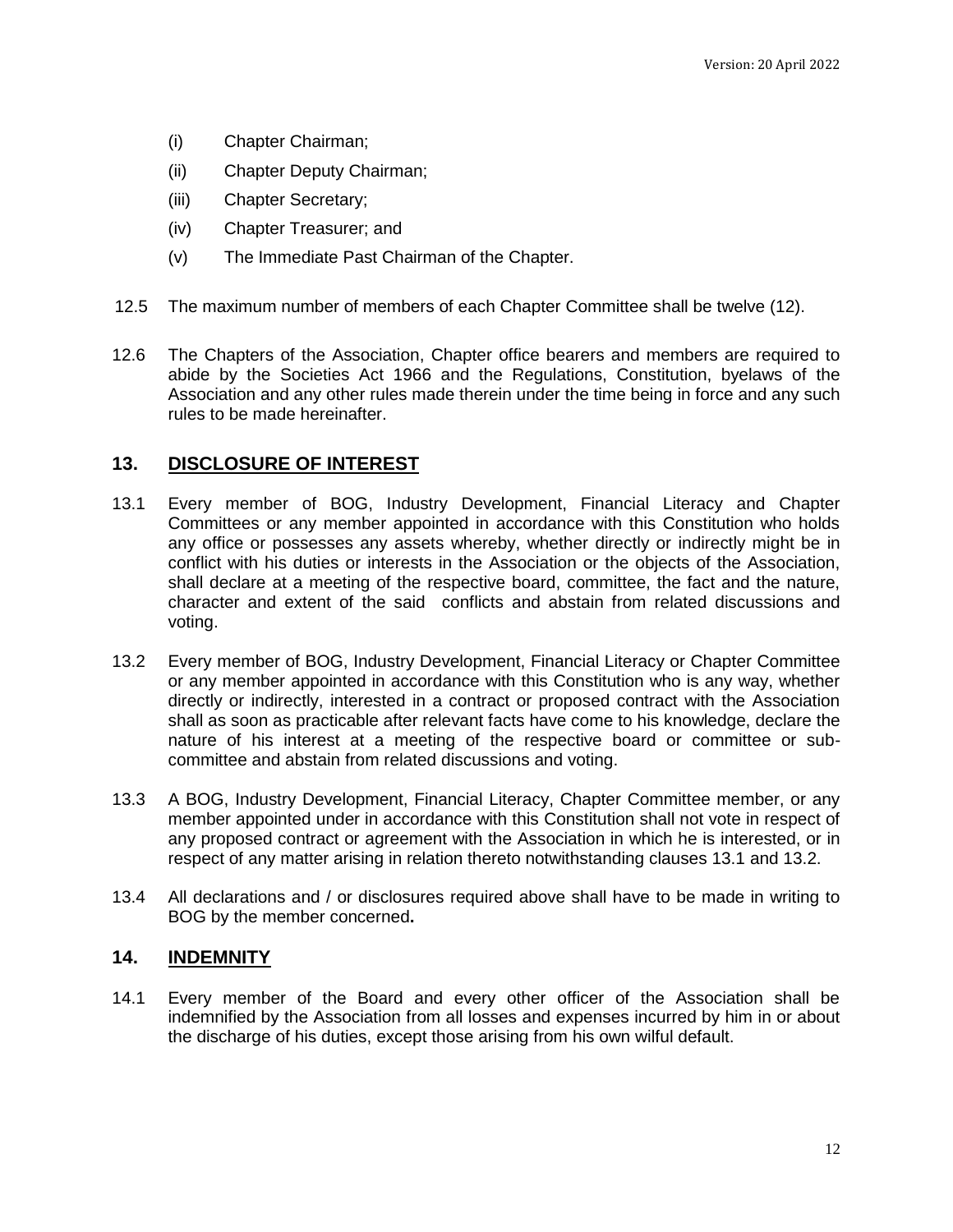#### **15. FINANCIAL PROVISION**

- 15.1 Subject to the following provisions in this constitution, the funds of the Association may be expended for any purposes for carrying out its objects, including the expenses of its administration, the payment of salaries, allowances and expenses of its paid staff, and the audit of its accounts.
- 15.2 The Association may borrow or raise funds that may be required by the Association for the furtherance of its objects or secure the payment of money in such manners as the Association may think fit.
- 15.3 The Honorary Treasurer or any officer of the Association authorised by the BOG may hold a petty cash advance not exceeding a specific amount at any one time as determined by the BOG. The BOG may approve any changes to the amount of petty cash advance herein specified. All money in excess of this amount shall within seven (7) days of receipt be deposited in a bank approved by the BOG. The bank account shall be in the name of Association.
- 15.4 All cheques or withdrawal notices on the Association shall be signed jointly by two (2) persons as follows:
	- (i) the Honorary Treasurer, or a person nominated by him in accordance with this Constitution; and
	- (i) a person authorized by the BOG;

AND any changes to the signatories to the Association's bank account shall require the approval of the BOG.

- 15.5 For expenditures that are not in the approved annual budget:
	- (i) No expenditure exceeding RM500,000.00 for any single purpose shall be incurred without the prior sanction of a general meeting;
	- (ii) No expenditure exceeding RM10,000.00 for any single purpose shall be incurred without the prior sanction of the BOG; and
	- (iii) No expenditure less than RM10,000 may be incurred without the prior approval of the President or Deputy President and the Honorary Treasurer or a person nominated by him in accordance with this Constitution.
- 15.6 The Honorary Treasurer may, in writing, delegate part of his authority to a nominated person, who may or may not be a member of the Secretariat, to act on his behalf in any function of the Honorary Treasurer, as he may deem fit for those periods when he is not able to be physically present to undertake these functions. BOG must be notified of this delegation of authority by the Honorary Treasurer.
- 15.7 As soon as possible after the end of each financial year i.e. 31<sup>st</sup> December a statement of receipts and payments and a balance sheet for the year shall be prepared and audited by the Auditors appointed in accordance with this Constitution. The audited accounts are to be approved by the Honorary Treasurer prior to its approval by the BOG.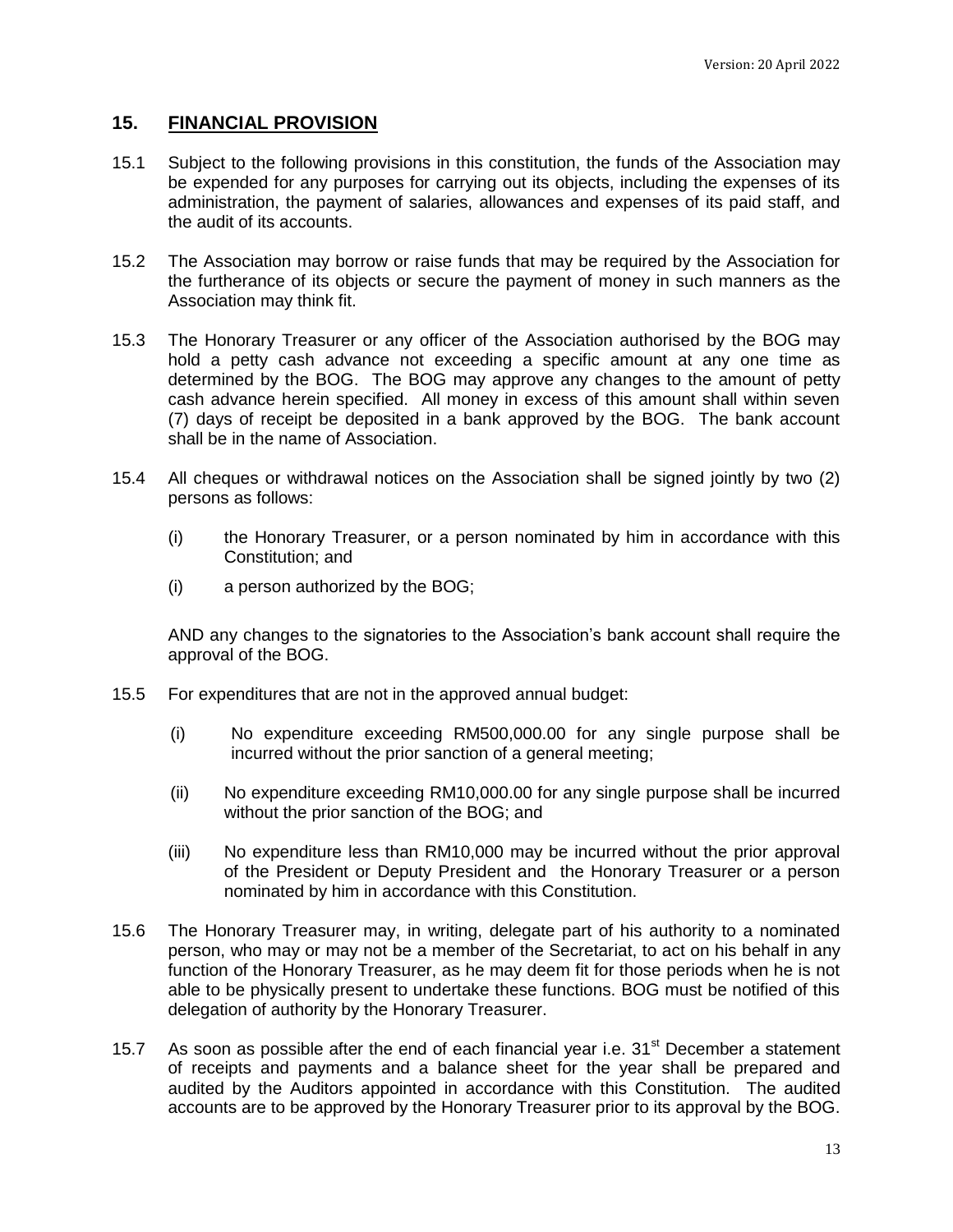The audited accounts are then to be submitted to the members at the next annual general meeting of the Association.

#### **16. PROPERTY**

- 16.1 The Association may acquire or dispose of any properties and assets which may be of benefit to the Association.
- 16.2 An immovable property of the Association may be registered as follow:
	- (i) in the name of a corporate trustee; or
	- (ii) in the name of the Association and all instruments relating to such property shall be as valid and effective if they are executed by the following three (3) current members of the BOG whose appointments shall have to be authenticated by a certificate of the Registrar of Societies pursuant to Section 9(b) of the Societies Act 1966:
		- (a) the President;
		- (b) the Deputy President or Honorary Secretary or Honorary Treasurer; and
		- (c) One other person who is a member of the BOG, other than the persons specified in (a) or (b) above.
- 16.3 The BOG may approve the acquisition or disposal of any immovable property if the following are fulfilled:
	- (i) it is for the benefit of the Association;
	- (ii) two (2) valuations by registered property valuers are conducted; and
	- (iii) the purchase price or disposal price is Ringgit Malaysia Five Hundred Thousand (RM500,000.00) and below.
- 16.4 Any acquisition or disposal of a immovable property wherein the price exceeds Ringgit Malaysia Five Hundred Thousand (RM500,000.00) shall require the approval of the general meeting of the Association.
- 16.5 All properties, assets, books, records and funds accumulated at the Head Office or the Chapters of the Association shall be the common asset of the Association.

#### **17. AUDITOR**

- 17.1 A professional firm of accountants shall be appointed by the annual general meeting as Auditor of the Association. The auditors firm shall hold office for one year only and can be re-appointed.
- 17.2 The Auditor shall be required to audit the accounts of the Association for the year and to prepare a report or certificate for the annual general meeting. They may also be